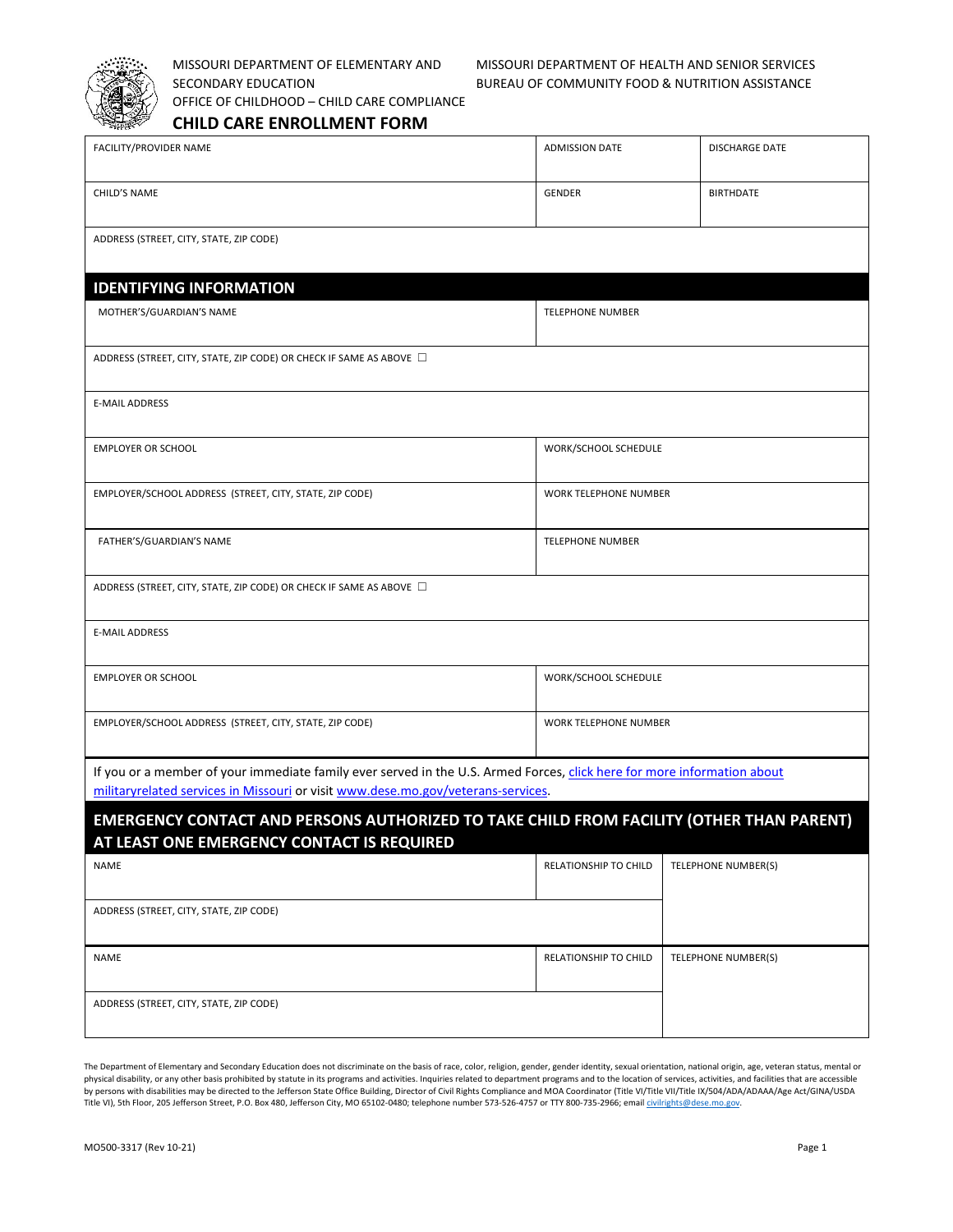## **COMMENTS ON CHILD'S DEVELOPMENT (PERSONAL DEVELOPMENT, BEHAVIOR, PATTERNS, HABITS, & INDIVIDUAL NEEDS)**

|                                                                                                                                                                                                                                                                                                                                                                                    | <b>RELATED CHILD</b><br>$\Box$ YES                                                                        | $\square$ NO | HOW IS CHILD RELATED TO CHILD CARE PROVIDER                       |                           |                                                                       |              |                                                                                                                           |  |
|------------------------------------------------------------------------------------------------------------------------------------------------------------------------------------------------------------------------------------------------------------------------------------------------------------------------------------------------------------------------------------|-----------------------------------------------------------------------------------------------------------|--------------|-------------------------------------------------------------------|---------------------------|-----------------------------------------------------------------------|--------------|---------------------------------------------------------------------------------------------------------------------------|--|
|                                                                                                                                                                                                                                                                                                                                                                                    |                                                                                                           |              |                                                                   |                           |                                                                       |              |                                                                                                                           |  |
|                                                                                                                                                                                                                                                                                                                                                                                    |                                                                                                           |              | CHILD'S PROJECTED ATTENDANCE SCHEDULE AND ANY VARIATIONS EXPECTED |                           |                                                                       |              |                                                                                                                           |  |
|                                                                                                                                                                                                                                                                                                                                                                                    | WILL CHILD ATTEND:<br>$\square$ FULL TIME $\square$ PART TIME<br>CHECK WHAT DAYS THE<br>CHILD WILL ATTEND |              | WHAT TIME DOES YOUR<br>CHILD USUALLY ARRIVE<br><b>EACH DAY?</b>   |                           | <b>WHAT TIME DOES</b><br>YOUR CHILD USUALLY<br><b>LEAVE EACH DAY?</b> |              | WRITE ANY COMMENTS,<br>CHANGES, OR VARIATIONS IN<br>USUAL ATTENDANCE IN THIS<br>SECTION INCLUDING SHIFT<br><b>CHANGES</b> |  |
|                                                                                                                                                                                                                                                                                                                                                                                    | <b>MONDAY</b>                                                                                             | $\Box$       | $\square$ AM                                                      | $\square$ PM              | $\square$ AM                                                          | $\square$ PM |                                                                                                                           |  |
|                                                                                                                                                                                                                                                                                                                                                                                    | <b>TUESDAY</b>                                                                                            | П            | $\Box$ AM                                                         | $\square$ PM              | $\square$ AM                                                          | $\square$ PM |                                                                                                                           |  |
|                                                                                                                                                                                                                                                                                                                                                                                    | WEDNESDAY                                                                                                 | $\Box$       | $\square$ AM                                                      | $\square$ PM              | $\square$ AM                                                          | $\square$ PM |                                                                                                                           |  |
|                                                                                                                                                                                                                                                                                                                                                                                    | THURSDAY                                                                                                  | $\Box$       | $\square$ AM                                                      | $\square$ PM              | $\square$ AM                                                          | $\square$ PM |                                                                                                                           |  |
|                                                                                                                                                                                                                                                                                                                                                                                    | <b>FRIDAY</b>                                                                                             | П            | $\square$ AM                                                      | $\square$ PM              | $\square$ AM                                                          | $\square$ PM |                                                                                                                           |  |
| <b>REQUIREMENT</b><br>CACFP                                                                                                                                                                                                                                                                                                                                                        | SATURDAY                                                                                                  | П            | $\square$ AM                                                      | $\square$ PM              | $\square$ AM                                                          | $\square$ PM |                                                                                                                           |  |
|                                                                                                                                                                                                                                                                                                                                                                                    | <b>SUNDAY</b>                                                                                             | П            | $\square$ AM                                                      | $\square$ PM              | $\Box$ AM                                                             | $\square$ PM |                                                                                                                           |  |
|                                                                                                                                                                                                                                                                                                                                                                                    | CHECK THE MEALS YOUR CHILD IS USUALLY GIVEN AT THIS FACILITY                                              |              |                                                                   |                           |                                                                       |              |                                                                                                                           |  |
|                                                                                                                                                                                                                                                                                                                                                                                    |                                                                                                           |              | □BREAKFAST □MORNING SNACK □LUNCH □AFTERNOON SNACK □SUPPER         |                           |                                                                       |              | $\square$ EVENING SNACK<br>$\square$ NONE                                                                                 |  |
|                                                                                                                                                                                                                                                                                                                                                                                    |                                                                                                           |              | CHECK THE HOLIDAYS YOUR CHILD IS IN CARE AT THIS FACILITY         |                           |                                                                       |              |                                                                                                                           |  |
|                                                                                                                                                                                                                                                                                                                                                                                    | $\Box$ NEW YEAR'S DAY                                                                                     |              | $\Box$ MARTIN LUTHER KING                                         |                           | $\Box$ PRESIDENT'S DAY                                                |              | $\Box$ EASTER                                                                                                             |  |
|                                                                                                                                                                                                                                                                                                                                                                                    | (JANUARY)                                                                                                 |              | <b>JR.'S BIRTHDAY</b><br>(JANUARY)                                |                           | (FEBRUARY)                                                            |              | (MARCH/APRIL)                                                                                                             |  |
|                                                                                                                                                                                                                                                                                                                                                                                    | $\Box$ MEMORIAL DAY                                                                                       |              | $\Box$ INDEPENDENCE DAY                                           |                           | $\Box$ LABOR DAY                                                      |              | $\Box$ COLUMBUS DAY                                                                                                       |  |
|                                                                                                                                                                                                                                                                                                                                                                                    | (MAY)                                                                                                     |              | (JULY)                                                            |                           | (SEPTEMBER)                                                           |              | (OCTOBER)                                                                                                                 |  |
|                                                                                                                                                                                                                                                                                                                                                                                    | $\Box$ VETERANS DAY<br>(NOVEMBER)                                                                         |              | $\Box$ ELECTION DAY<br>(NOVEMBER)                                 |                           | $\Box$ THANKSGIVING<br>(NOVEMBER)                                     |              | $\Box$ CHRISTMAS DAY<br>(DECEMBER)                                                                                        |  |
|                                                                                                                                                                                                                                                                                                                                                                                    |                                                                                                           |              |                                                                   |                           |                                                                       |              |                                                                                                                           |  |
| <b>AUTHORIZATION FOR EMERGENCY MEDICAL CARE</b><br>I UNDERSTAND THAT I WILL BE NOTIFIED AT ONCE IN CASE OF AN EMERGENCY WITH MY CHILD, AND I WILL MAKE ARRANGEMENTS<br>FOR MEDICAL CARE OF MY CHILD WITH THE PHYSICIAN OR HOSPITAL OF MY CHOICE.<br>IF I CANNOT BE REACHED TO MAKE NECESSARY ARRANGEMENT, OR IN A CRITICAL EMERGENCY REQUIRING MEDICAL CARE, I<br><b>AUTHORIZE</b> |                                                                                                           |              |                                                                   |                           |                                                                       |              |                                                                                                                           |  |
| (LIST CHILDCARE FACILITY NAME HERE)<br>TO CONTACT THE FOLLOWING:                                                                                                                                                                                                                                                                                                                   |                                                                                                           |              |                                                                   |                           |                                                                       |              |                                                                                                                           |  |
|                                                                                                                                                                                                                                                                                                                                                                                    |                                                                                                           |              |                                                                   | PHYSICIAN OR CLINIC       |                                                                       |              |                                                                                                                           |  |
| NAME                                                                                                                                                                                                                                                                                                                                                                               |                                                                                                           |              |                                                                   |                           |                                                                       |              | <b>TELEPHONE NUMBER</b>                                                                                                   |  |
|                                                                                                                                                                                                                                                                                                                                                                                    |                                                                                                           |              |                                                                   |                           |                                                                       |              |                                                                                                                           |  |
|                                                                                                                                                                                                                                                                                                                                                                                    |                                                                                                           |              |                                                                   | <b>PREFERRED HOSPITAL</b> |                                                                       |              |                                                                                                                           |  |
| NAME                                                                                                                                                                                                                                                                                                                                                                               |                                                                                                           |              |                                                                   |                           |                                                                       |              | <b>TELEPHONE NUMBER</b>                                                                                                   |  |